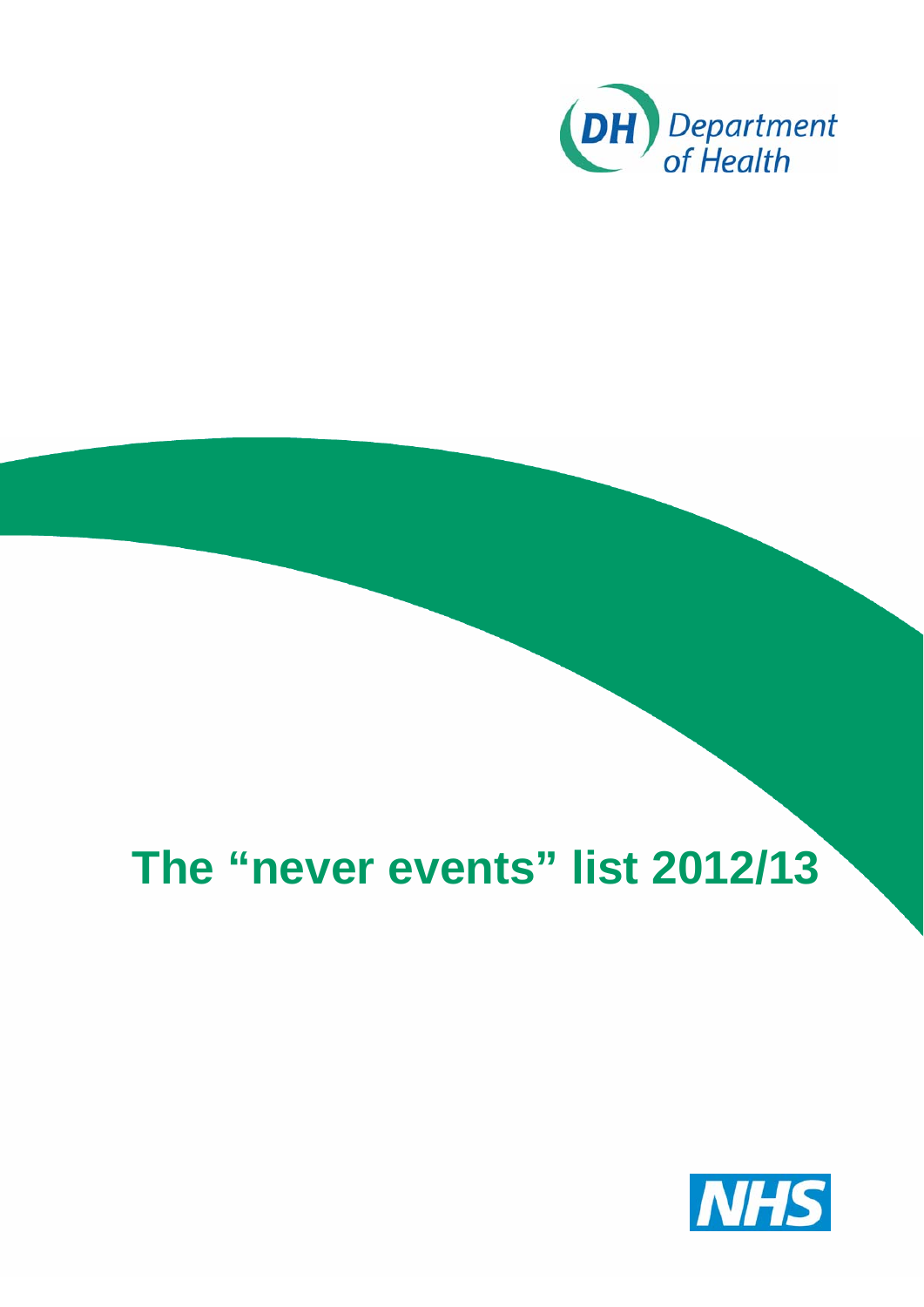#### **DH INFORMATION READER BOX**

| Policy<br>HR / Workforce<br>Management<br>Planning / Performance | Clinical<br><b>Commissioner Development</b><br>Provider Development<br>Improvement and Efficiency                                                                                                                                                                                                     | <b>Estates</b><br>IM & T<br>Finance<br>Social Care / Partnership Working |
|------------------------------------------------------------------|-------------------------------------------------------------------------------------------------------------------------------------------------------------------------------------------------------------------------------------------------------------------------------------------------------|--------------------------------------------------------------------------|
| <b>Document Purpose</b>                                          | Policy                                                                                                                                                                                                                                                                                                |                                                                          |
| <b>Gateway Reference</b>                                         | 17010                                                                                                                                                                                                                                                                                                 |                                                                          |
| <b>Title</b>                                                     | The "Never Events" list 2012/13                                                                                                                                                                                                                                                                       |                                                                          |
| Author                                                           | DH/Patient Safety and Investigations                                                                                                                                                                                                                                                                  |                                                                          |
| <b>Publication Date</b>                                          | <b>18 January 2012</b>                                                                                                                                                                                                                                                                                |                                                                          |
| <b>Target Audience</b>                                           | PCT Cluster CEs, NHS Trust CEs, SHA Cluster CEs, Care Trust CEs,<br>Foundation Trust CEs, Medical Directors, Directors of PH, Directors of<br>Nursing, PCT Cluster Chairs, NHS Trust Board Chairs, Special HA CEs,<br>Directors of Finance, Allied Health Professionals, GPs, Emergency Care<br>Leads |                                                                          |
| <b>Circulation List</b>                                          |                                                                                                                                                                                                                                                                                                       |                                                                          |
| <b>Description</b>                                               | The "Never Events" list has been updated with amendments to two of the<br>never event definitions. The changes are to never events 18, ABO-<br>incompatible organ transplantation and 23, misidentification of patients.<br>This paper sets out the list for use in the NHS in 2012/13.'              |                                                                          |
| <b>Cross Ref</b>                                                 | The "never events" list 2011/12                                                                                                                                                                                                                                                                       |                                                                          |
| <b>Superseded Docs</b>                                           | The "never events" list of 2011/12                                                                                                                                                                                                                                                                    |                                                                          |
| <b>Action Required</b>                                           | N/A                                                                                                                                                                                                                                                                                                   |                                                                          |
| <b>Timing</b>                                                    | N/A                                                                                                                                                                                                                                                                                                   |                                                                          |
| <b>Contact Details</b>                                           | Matthew Fogarty<br>Patient Safety and Investigations<br>Room 422, Wellington House<br>133-155 Waterloo Road, London<br>SE18UG<br>020 7972 4476                                                                                                                                                        |                                                                          |
| <b>For Recipient's Use</b>                                       |                                                                                                                                                                                                                                                                                                       |                                                                          |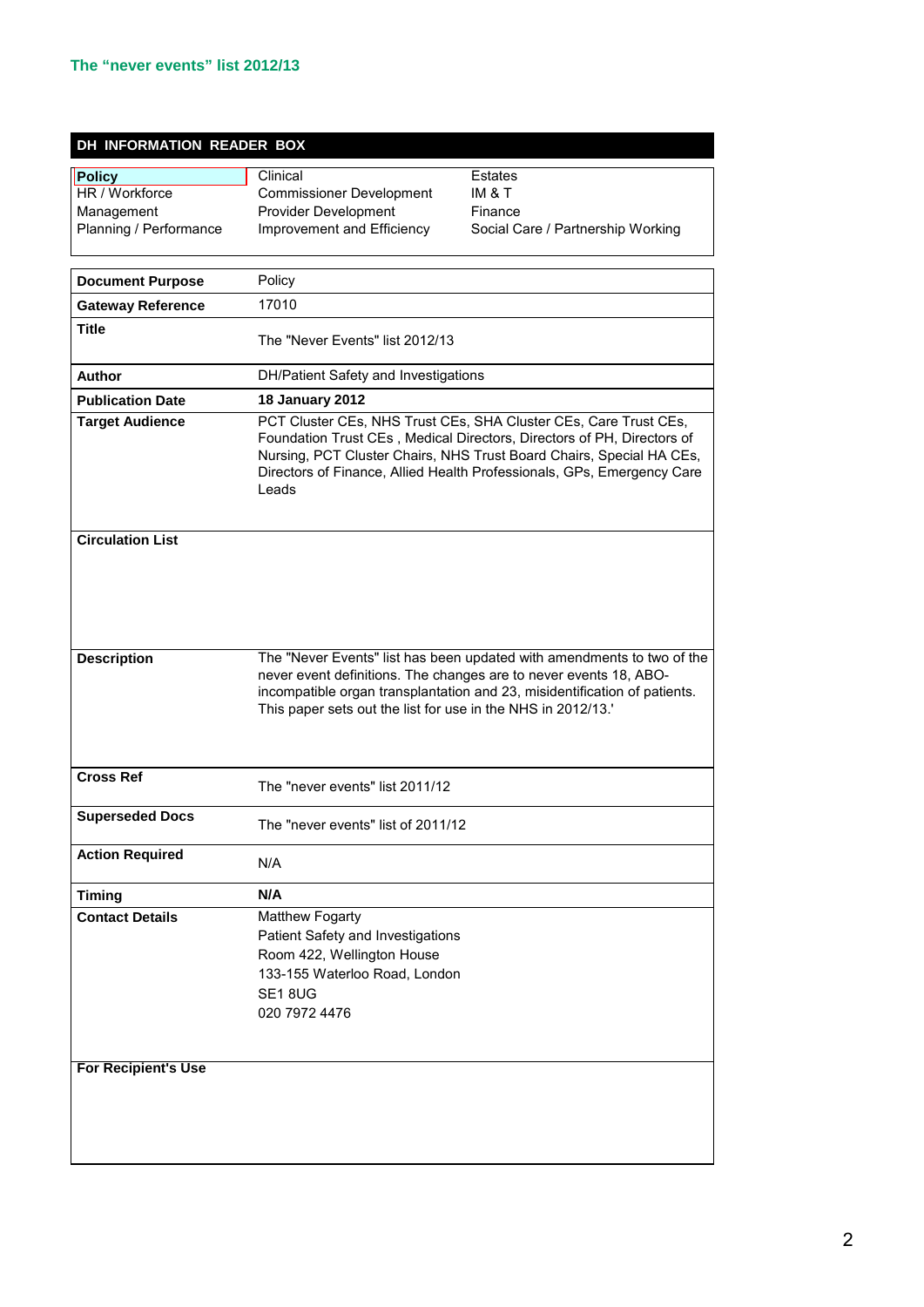# The "never events" list 2012/13

**Prepared by the Patient Safety Policy Team** 

© Crown copyright 2011 First published January 2012 Published to DH website, in electronic PDF format only. www.dh.gov.uk/publications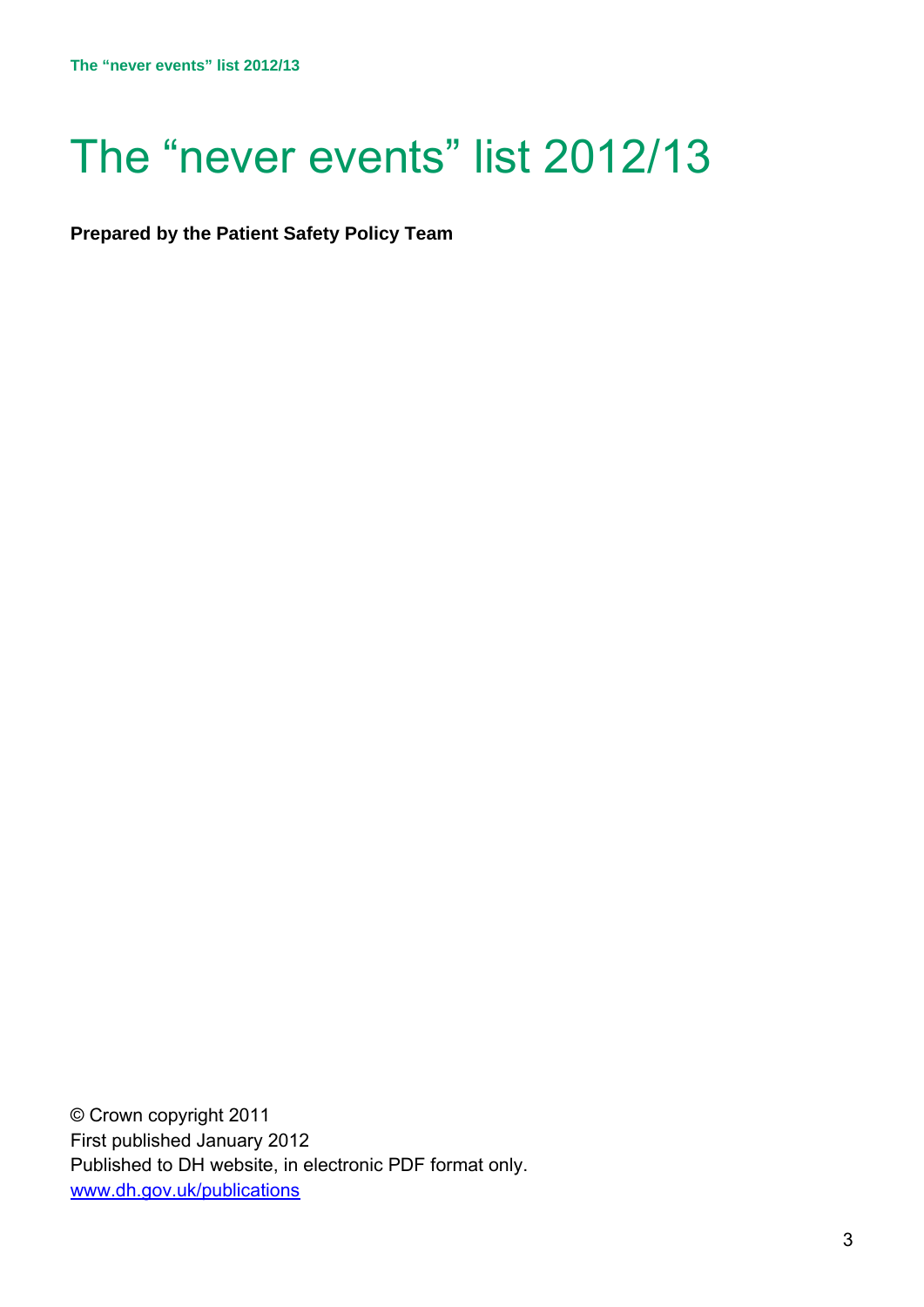# The "never events" list

This is the list of "never events" for use in the NHS in 2012/13. These incidents are considered unacceptable and eminently preventable. Minor amendments have been made to the definitions of two of the events that were added for last year's expanded "never events" list.

"Never event" number 18 regarding transplantation of ABO incompatible organs as a result of error has been amended to remove reference to HLA (Human Leukocyte Antigen) incompatibility following feedback about the preventability of this type of incident.

"Never event" number 23 regarding the misidentification of patients following a failure to correctly use standard wristband identification processes has been clarified to acknowledge that where specific services, primarily some mental health inpatient units, deliberately choose to not use wristbands for safety reasons, this type of "never event" does not apply.

# **SURGICAL**

# **1. Wrong site surgery**

A surgical intervention performed on the wrong site (for example wrong knee, wrong eye, wrong patient, wrong limb, or wrong organ); the incident is detected at any time after the start of the operation and the patient requires further surgery, on the correct site, and/or may have complications following the wrong surgery.

- Includes biopsy, radiological procedures and drain insertion, where the intervention is considered surgical.
- Excludes wrong site anaesthetic block.
- Excludes interventions where the wrong site is selected because of unknown/unexpected abnormalities in the patient's anatomy. This should be documented in the patient's notes.

**Setting:** All healthcare premises.

#### **Guidance:**

- Safer Practice Notice – Standardising Wristbands improves patient safety, 2007, available at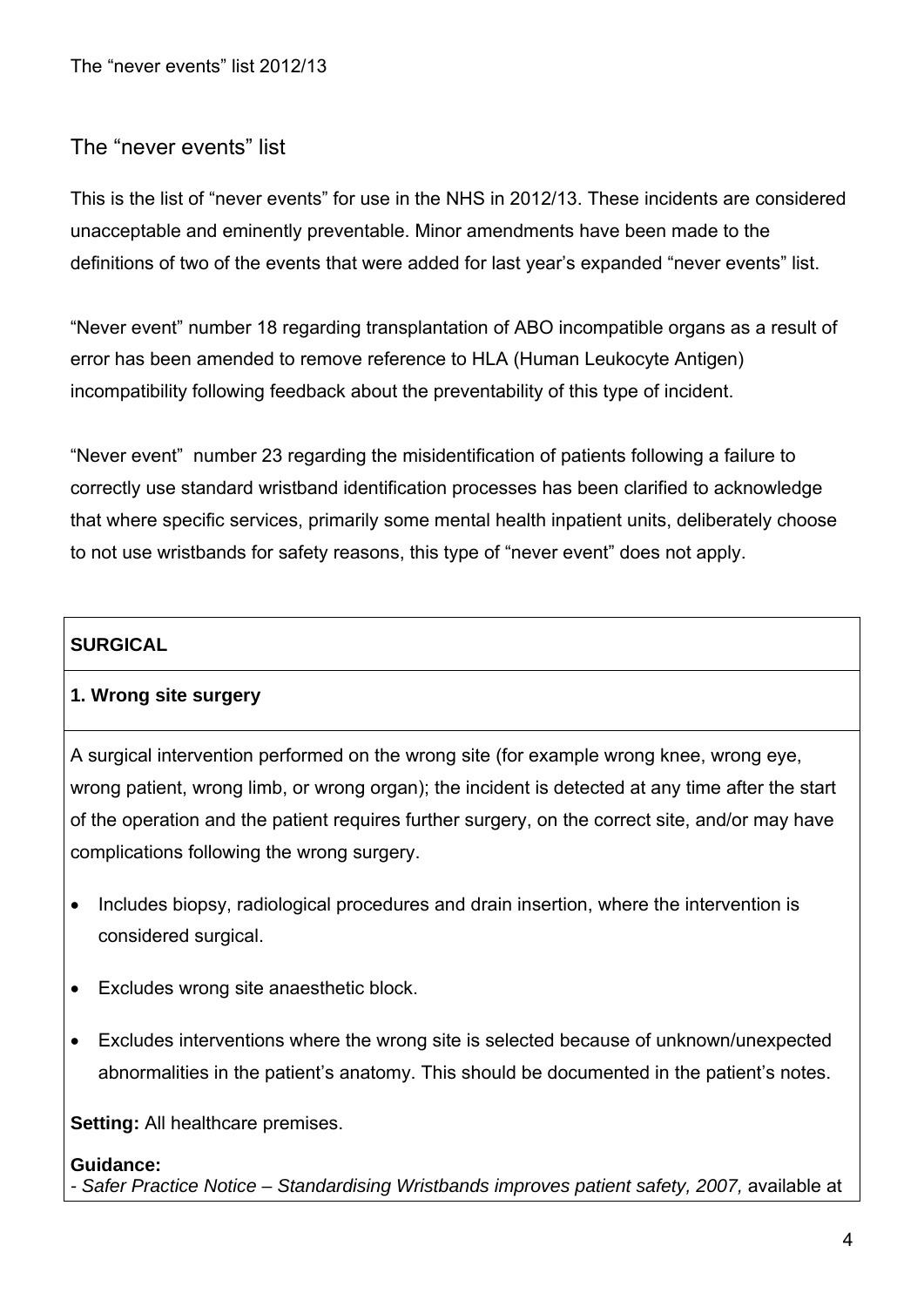http://www.nrls.npsa.nhs.uk/resources/?entryid45=59824

*- Patient Safety Alert – WHO Surgical Safety Checklist, 2009,* available at http://www.nrls.npsa.nhs.uk/resources/clinical-specialty/surgery/

# **2. Wrong implant/prosthesis**

Surgical placement of the wrong implant or prosthesis where the implant/prosthesis placed in the patient is other than that specified in the operating plan either prior to or during the procedure. The incident is detected at any time after the implant/prosthesis is placed in the patient and the patient requires further surgery to replace the incorrect implant/prosthesis and/or suffers complications following the surgery.

- Excludes where the implant/prosthesis placed in the patient is intentionally different from the operating plan, where this is based on clinical judgement at the time of the operation.
- Excludes where the implant/prosthesis placed in the patient is intentionally planned and placed but later found to be suboptimal.

**Setting:** All healthcare premises.

#### **Guidance:**

- Safer Practice Notice – Standardising Wristbands improves patient safety, 2007, available at http://www.nrls.npsa.nhs.uk/resources/?entryid45=59824 *- Patient Safety Alert – WHO Surgical Safety Checklist, 2009,* available at http://www.nrls.npsa.nhs.uk/resources/clinical-specialty/surgery/

- *Safer Surgery Checklist for Cataract Surgery,* 2009, available at http://www.rcophth.ac.uk/about/docs/profstands/2010\_PROF\_0062\_Cataract\_Surgery\_Checkli st.pdf

# **3. Retained foreign object post-operation**

Unintended retention of a foreign object in a patient after surgical intervention, including interventional radiology, cardiology and vaginal birth.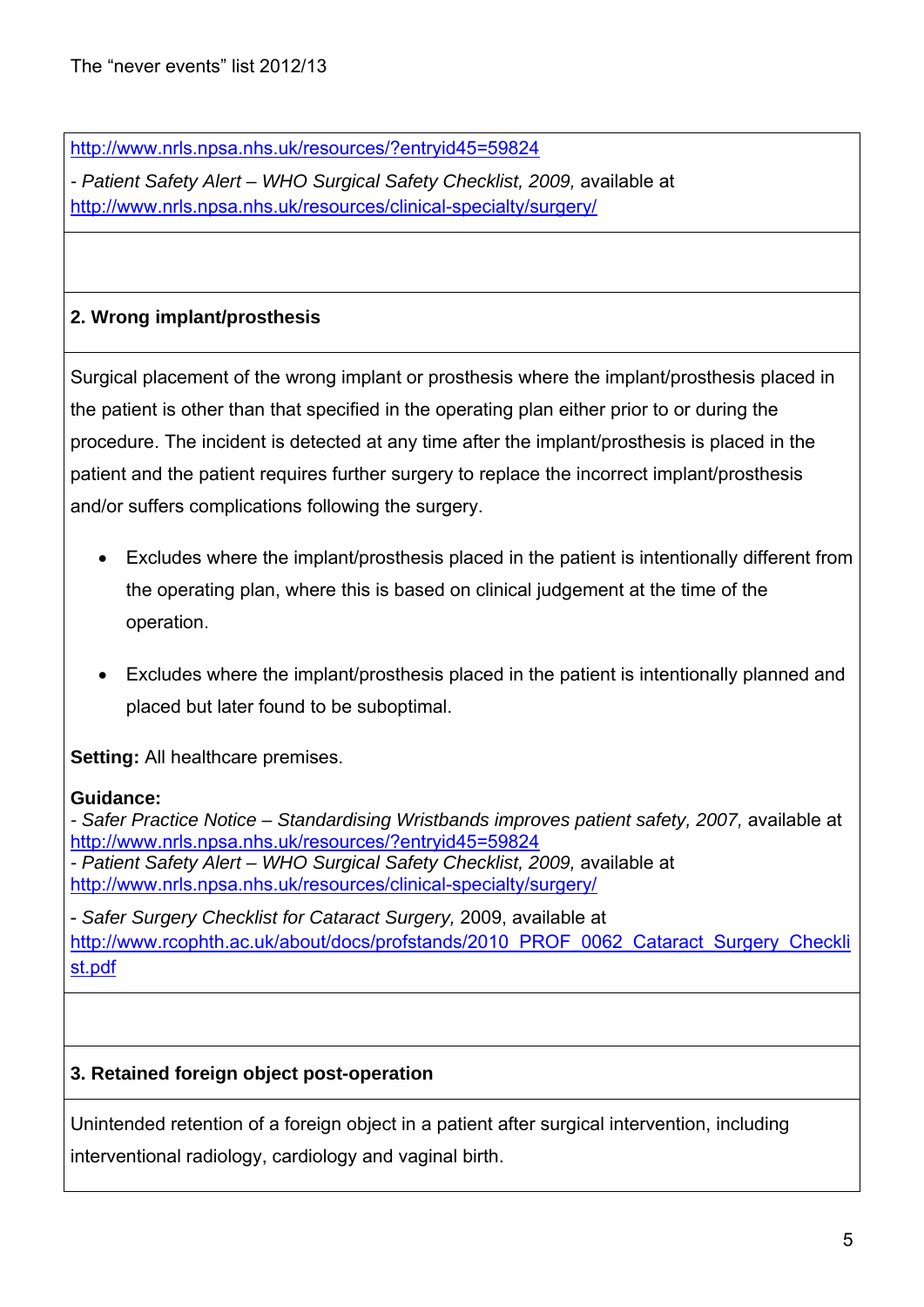- Includes swabs, needles, implants, fragments of screws, instruments and guidewires.
- Excludes where any relevant objects are found to be missing prior to the completion of the surgical intervention and may be within the patient, but where further action to locate and/or retrieve would be more damaging than retention, or impossible. This must be documented in the patient's notes and the patient informed.

**Settings:** All healthcare premises.

#### **Guidance:**

<u>.</u>

*- Standards and recommendations for safe perioperative practice*, 2007, available at http://www.afpp.org.uk/news/safe-practice-highlighted-in-new-afpp-publication *- Swab, instrument and needle counts: Managing the risk*, 2005, available at http://www.afpp.org.uk/filegrab/swabcountposter.pdf?ref=57

*- Patient Safety Alert – WHO Surgical Safety Checklist, 2009,* available at http://www.nrls.npsa.nhs.uk/resources/clinical-specialty/surgery/

# **MEDICATION EVENTS**

# `**4. Wrongly prepared high-risk injectable medication**

Death or severe harm as a result of a wrongly prepared high-risk injectable medication.

- High-risk injectable medicines are identified using the NPSA's risk assessment tool<sup>1</sup>. A list of high-risk medicines has been prepared by the NHS Aseptic Pharmacy Services Group using this tool<sup>2</sup>. Organisations should have their own list of high-risk medications for the purposes of the "never event" policy, which may vary from the NHS Aseptic Pharmacy Services Group list, depending on local circumstances.
- A high risk injectable medicine is considered wrongly prepared if it was not;
	- o prepared in accordance with the manufacturer's Specification of Product Characteristics;

<sup>&</sup>lt;sup>1</sup> NPSA High Risk Medication Risk Assessment Tool, 2007, available at http://www.nrls.npsa.nhs.uk/EasySiteWeb/getresource.axd?AssetID=60097&type=full&servicet ype=Attachment

<sup>2</sup> Pharmaceutical Aseptic Services Group. Example risk assessment of injectable medicines. 2007. Available at http://www.civas.co.uk/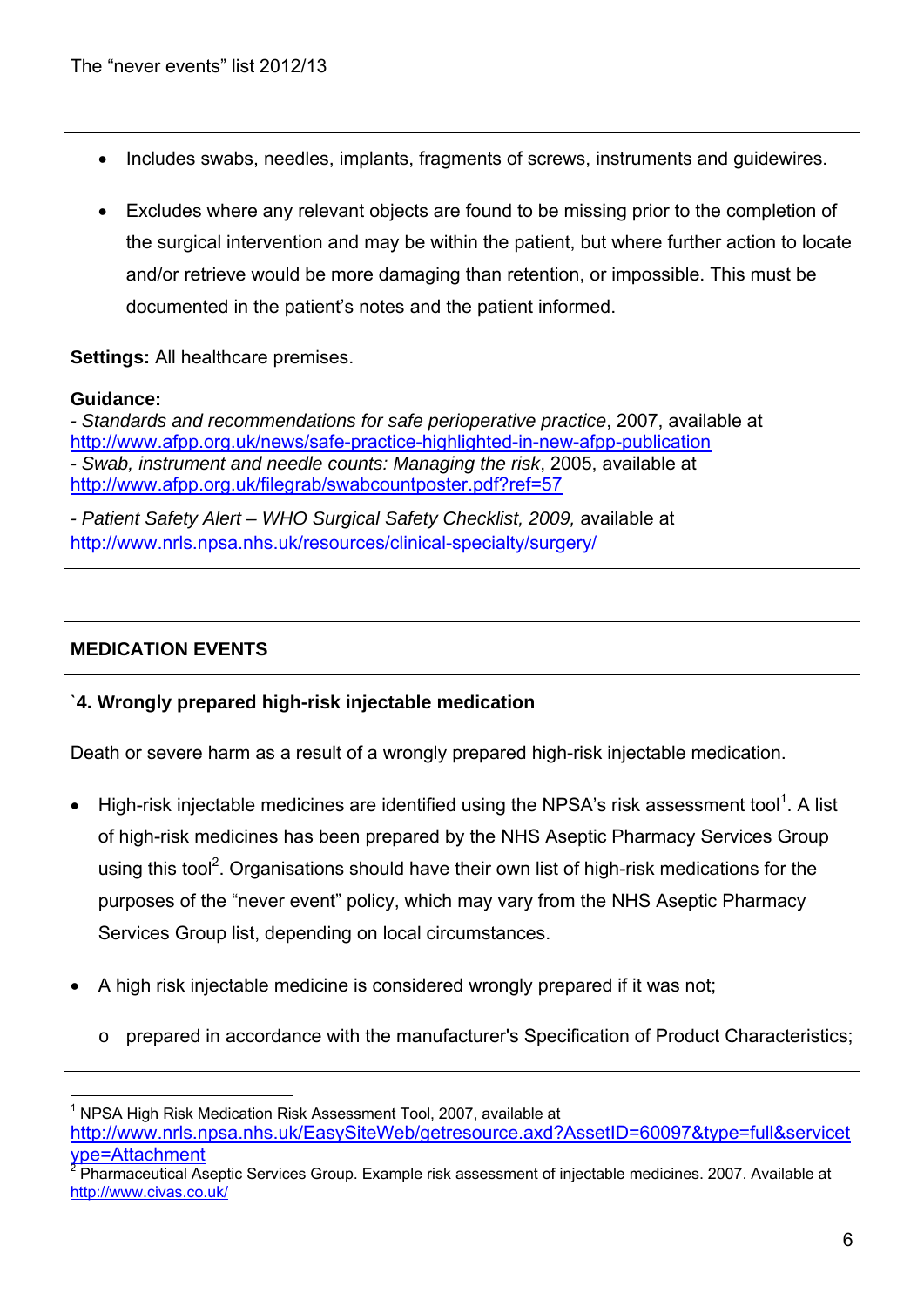- o prepared in accordance with a protocol formally agreed by the local organisation (for example for off-label or unlicensed product use);
- $\circ$  prepared in accordance with patient specific directions of a prescriber in an urgent or emergency situation and supported by evidence or expert advice.
- This event excludes any incidents that are covered by other "never events".
- Where death or severe harm cannot be attributed to incorrect preparation, treat as a Serious Untoward Incident.

**Setting:** All healthcare settings.

# **Guidance:**

*- Patient Safety Alert - Promoting safer use of injectable medicines*, 2007, available at http://www.nrls.npsa.nhs.uk/resources/patient-safety-topics/medicationsafety/?entryid45=59812&p=4

# **5. Maladministration of potassium-containing solutions**

Death or severe harm as a result of maladministration of a potassium-containing solution. Maladministration refers to;

- $\bullet$  selection of strong<sup>3</sup> potassium solution instead of intended other medication,
- wrong route administration, for example a solution intended for central venous catheter administration given peripherally,
- infusion at a rate greater than intended.

**Setting:** All healthcare settings.

#### **Guidance:**

*- Patient safety alert – Potassium chloride concentrate solutions, 2002 (updated 2003),* available at http://www.nrls.npsa.nhs.uk/resources/?entryid45=59882

- *Standard Operating Protocol fact sheet; Managing Concentrated Injectable Medicines*, part of

<sup>1</sup>  $3$  ≥10% potassium w/v (eg ≥ 0.1mg/ml potassium chloride, 1.3mmol/ml potassium chloride)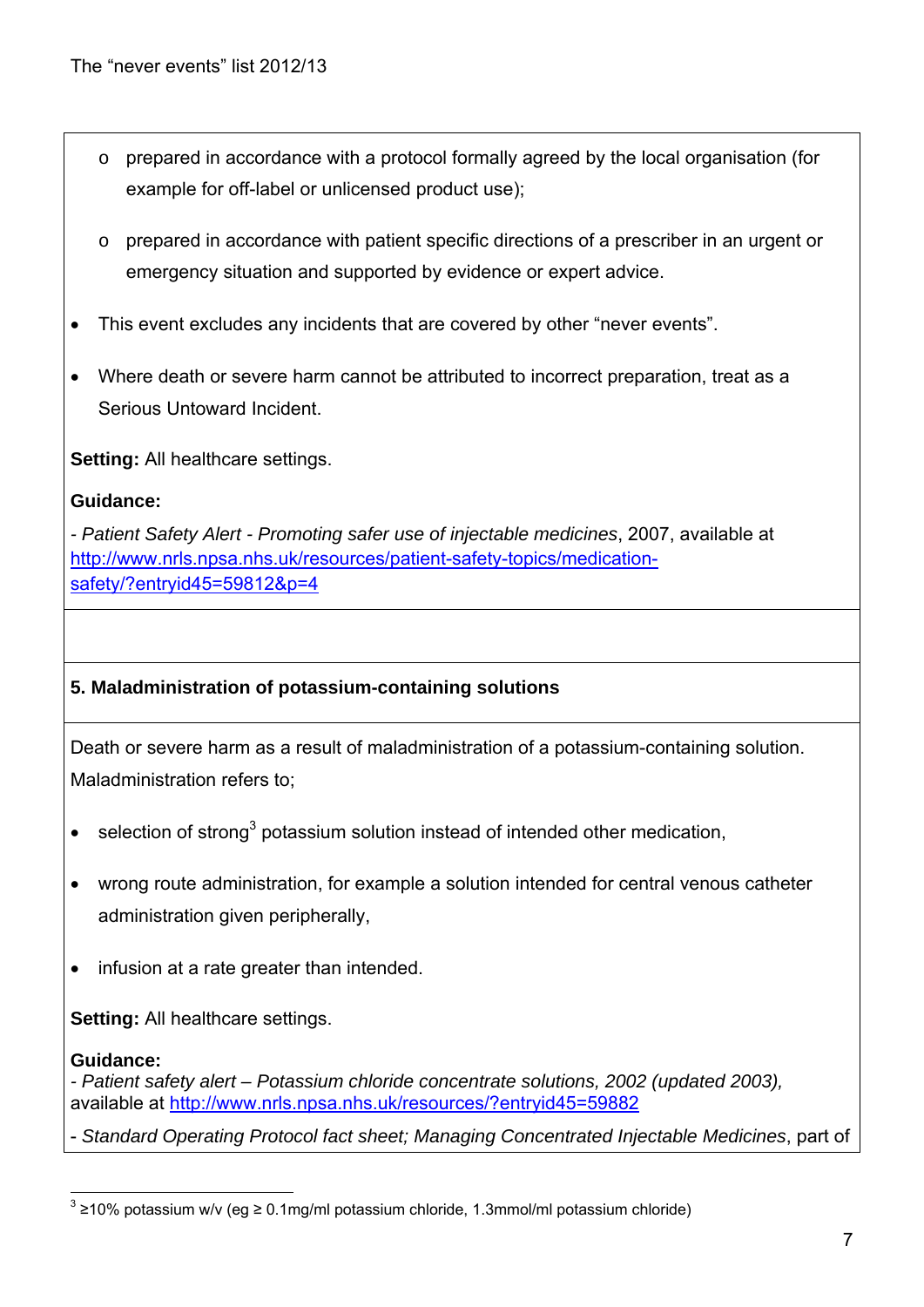the WHO High 5's project, available at https://www.high5s.org/bin/view/Main/WebHome

## **6. Wrong route administration of chemotherapy**

Intravenous or other chemotherapy (for example, vincristine) that is correctly prescribed but administered via the wrong route (usually into the intrathecal space).

**Setting:** All healthcare premises.

#### **Guidance:**

*- HSC2008/001: Updated national guidance on the safe administration of intrathecal chemotherapy,* available at http://www.dh.gov.uk/en/publicationsandstatistics/lettersandcirculars/healthservicecirculars/dh\_ 086870

*- Rapid Response Report NPSA/2008/RRR004 using vinca alkaloid minibags (adult/adolescent units)*, available at http://www.nrls.npsa.nhs.uk/resources/?entryid45=59890

# **7. Wrong route administration of oral/enteral treatment**

Death or severe harm as a result of oral/enteral medication, feed or flush administered by any parenteral route.

**Setting:** All healthcare settings.

# **Guidance:**

*- Patient Safety Alert NPSA/2007/19 - Promoting safer measurement and administration of liquid medicines via oral and other enteral routes,* 2007, available at http://www.nrls.npsa.nhs.uk/resources/?entryid45=59808

#### **8. Intravenous administration of epidural medication**

Death or severe harm as a result of intravenous administration of epidural medication.

A broader "never event" covering intravenous administration of intrathecal medication or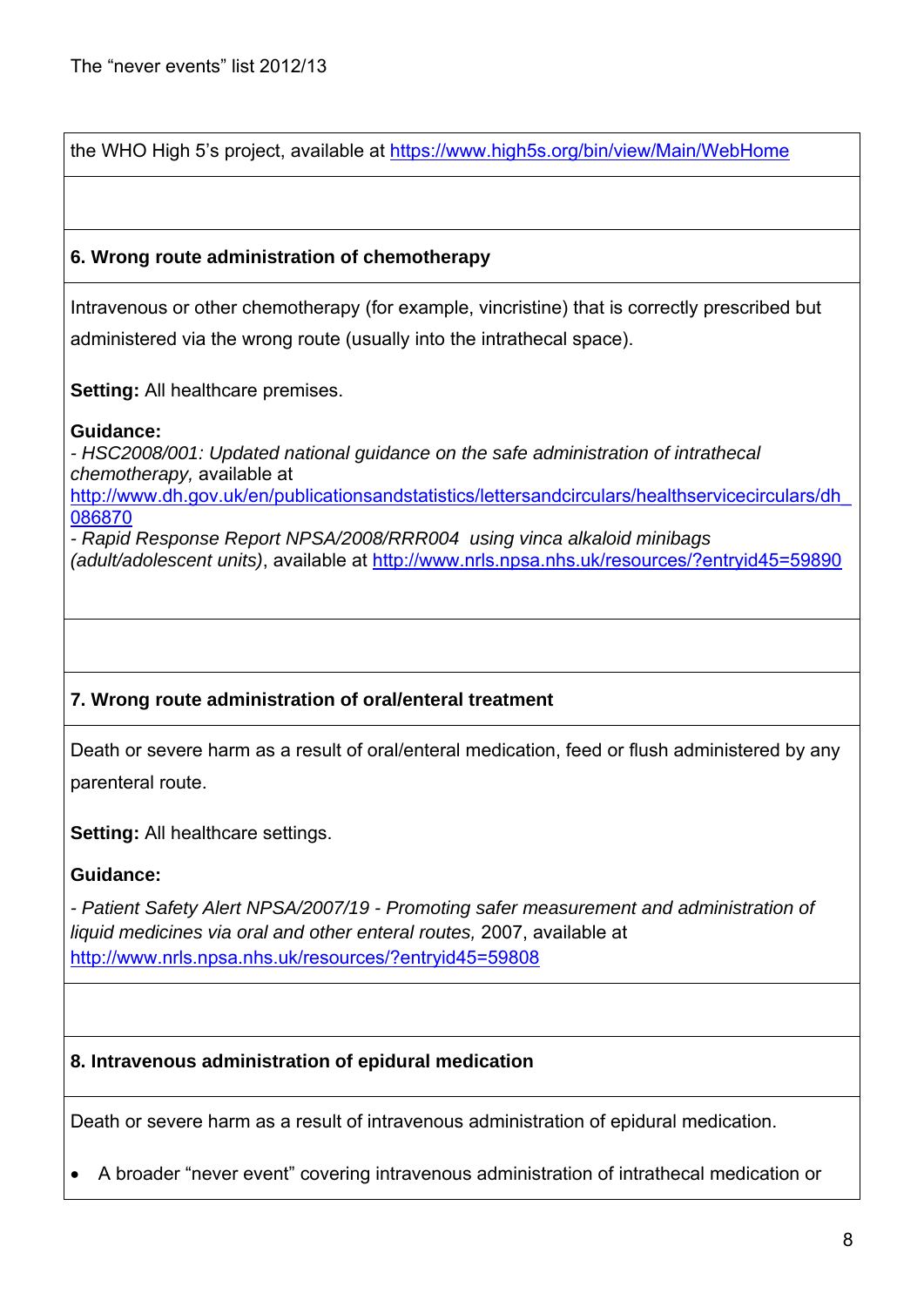intrathecal administration of intravenous medication is intended once the deadlines for Patient Safety Alert 004A and B actions have passed.

**Setting:** All healthcare premises.

#### **Guidance:**

- *Patient Safety Alert NPSA/2007/21, Safer practice with epidural injections and infusions*, available at http://www.nrls.npsa.nhs.uk/resources/?entryid45=59807

- *Safer spinal (intrathecal), epidural and regional devices - Parts A and B*, available at http://www.nrls.npsa.nhs.uk/resources/?EntryId45=65259

## **9. Maladministration of Insulin**

Death or severe harm as a result of maladministration of insulin by a health professional.

Maladministration in this instance refers to when a health professional

- uses any abbreviation for the words 'unit' or 'units' when prescribing insulin in writing,
- issues an unclear or misinterpreted verbal instruction to a colleague,
- fails to use a specific insulin administration device e.g. an insulin syringe or insulin pen to draw up or administer insulin, or
- fails to give insulin when correctly prescribed.

**Setting: All healthcare settings.** 

#### **Guidance:**

*- Rapid response report – Safer administration of insulin*, 2010, available at http://www.nrls.npsa.nhs.uk/alerts/?entryid45=74287 *- NHS Diabetes – Safe use of insulin, 2010,* available at http://www.diabetes.nhs.uk/safe\_use\_of\_insulin/ *- NHSIII Toolkit – Think Glucose, 2008,* available at www.institute.nhs.uk/thinkglucose

*- NHS Diabetes guidance - The Hospital Management of Hypoglycaemia in Adults with Diabetes Mellitus,* 2010, available at *http://www.diabetes.nhs.uk/document.php?o=1037*

#### **10. Overdose of midazolam during conscious sedation**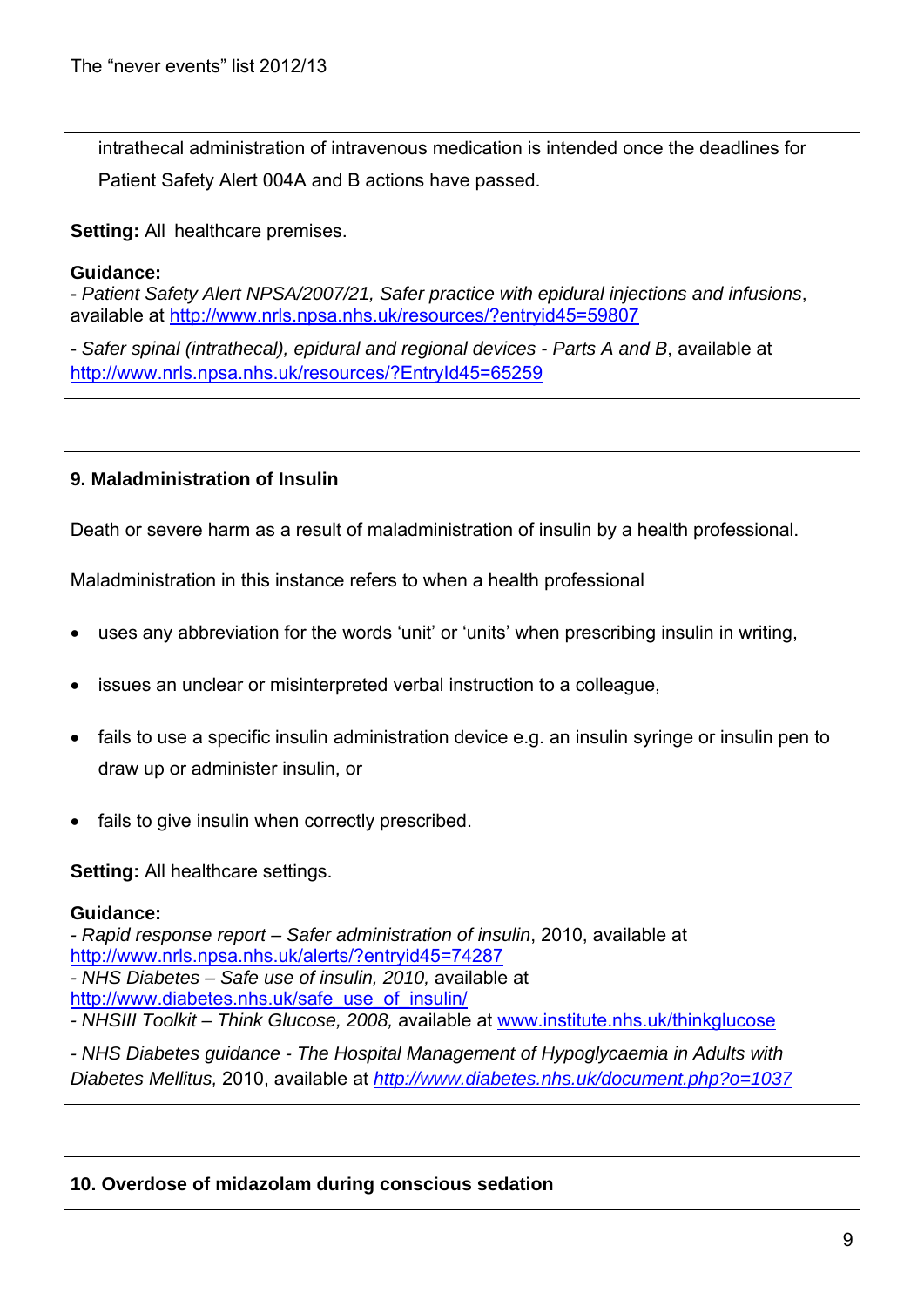Death or severe harm as a result of overdose of midazolam injection following use of high strength midazolam (5mg/ml or 2mg/ml) for conscious sedation.

- Excludes areas where use of high strength midazolam is appropriate. These are specifically only in general anaesthesia, intensive care, palliative care, or where its use has been formally risk assessed.
- Excludes paediatric care.

**Setting:** All healthcare premises.

#### **Guidance:**

*- Rapid Response Report - Reducing risk of overdose with midazolam injection in adults*, 2008, available at http://www.nrls.npsa.nhs.uk/resources/patient-safety-topics/medicationsafety/?entryid45=59896&p=2

*- Guidelines for nursing care in interventional radiology,* 2006, available at http://www.rcr.ac.uk/docs/radiology/pdf/GuidelinesforNursing.pdf

- *Safe sedation, analgesia and anaesthesia with the radiology department*, 2003, available at http://www.rcr.ac.uk/publications.aspx?PageID=310&PublicationID=186

# **11. Opioid overdose of an opioid-naïve patient**

Death or severe harm as a result of an overdose of an opioid given to a patient who was opioid naïve. Specifically this means:

- Where a dose is used that is not consistent with the dosing protocol agreed by the healthcare organisation, or the manufacturer's recommended dosage for opioid-naïve patients\*.
- Where the prescriber fails to ensure they were familiar with the therapeutic characteristics of the opioid prescribed.
- Excluded are cases where the patient was already receiving opioid medication.

**Setting:** All healthcare settings.

#### **Guidance:**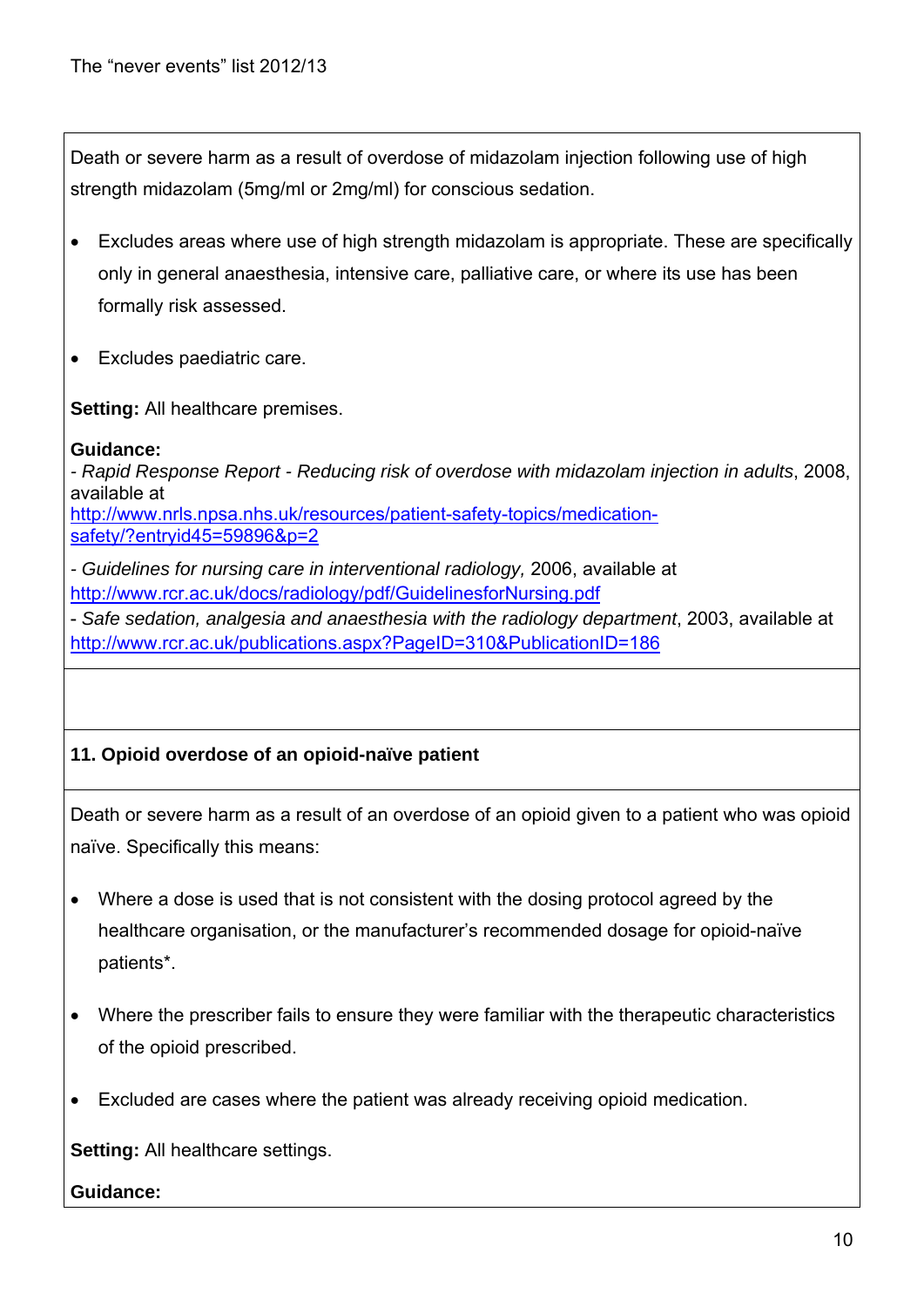*- Rapid Response Report – Reducing dosing errors with opioid medicines,* 2008, available at http://www.nrls.npsa.nhs.uk/resources/?entryid45=59888

- \*Specific Product Characteristics available at www.medicines.org.uk

# **12. Inappropriate administration of daily oral methotrexate**

Prescription, supply or administration of daily oral methotrexate to a patient for non-cancer treatment including supply to the patient with the instruction to take daily.

- Excludes cancer treatment with daily oral methotrexate
- Excludes where the error is intercepted before the patient is supplied with the medication.

**Setting:** All healthcare settings.

## **Guidance**:

*- Patient safety alert - Improving compliance with oral methotrexate guidelines*, 2006, available at http://www.nrls.npsa.nhs.uk/resources/?entryid45=59800

# **MENTAL HEALTH**

# **13. Suicide using non-collapsible rails**

Death or severe harm to a mental health inpatient as a result of a suicide attempt using noncollapsible curtain or shower rails.

**Setting:** All mental health inpatient premises.

#### **Guidance**:

*- NHSE SN (2002) 01: Cubicle rail suspension system with load release support systems,*  available at

http://www.dh.gov.uk/en/publicationsandstatistics/lettersandcirculars/estatesalerts/dh\_4122863 *- NHSE (2004) 10: Bed cubicle rails, shower curtain rails and curtain rails in psychiatric inpatients settings,* available at www.dh.gov.uk/en/publicationsandstatistics/lettersandcirculars/estatesalerts/dh\_4119476

*- Clinical guideline 16 – self-harm: the short term physical and psychological management and*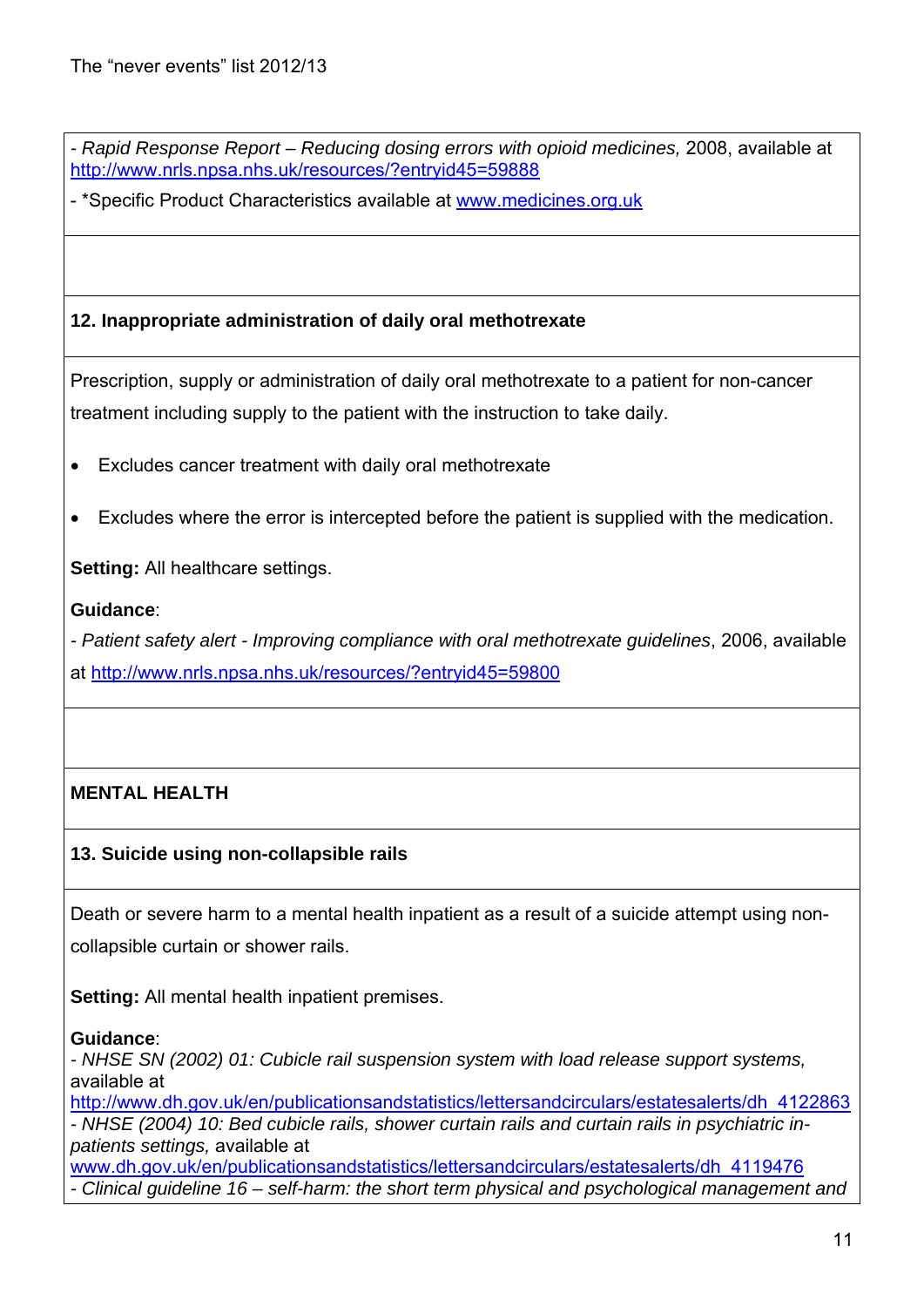*prevention of self-harm in primary and secondary care, 2004,* available at www.nice.org.uk/guidance/CG16

*- DH (2007)08: Cubicle curtain track rails (anti-ligature),* available at

http://www.dh.gov.uk/en/publicationsandstatistics/lettersandcirculars/estatesalerts/dh\_076400

# **14. Escape of a transferred prisoner**

A patient who is a transferred prisoner escaping from medium or high secure mental health services where they have been placed for treatment subject to Ministry of Justice restriction directions.

**Setting:** All medium and high secure mental health inpatient premises.

## **Guidance:**

*- Standards for medium secure units, 2007*, available at www.rcpsych.ac.uk/pdf/Final%20Standards%20for%20Medium%20Secure%20Units%20PDF. pdf

*- Best Practice Guidance: Specification for adult medium-secure services*, 2007, available at http://www.dh.gov.uk/en/Publicationsandstatistics/Publications/PublicationsPolicyAndGuidance

/DH\_078744

# **GENERAL HEALTHCARE**

# **15. Falls from unrestricted windows**

Death or severe harm as a result of a patient falling from an unrestricted window.

- Applies to windows "within reach" of patients. This means windows (including the window sill) that are within reach of someone standing at floor level and that can be exited/fallen from without needing to move furniture or use tools to assist in climbing out of the window.
- Includes windows located in facilities/areas where healthcare is provided and where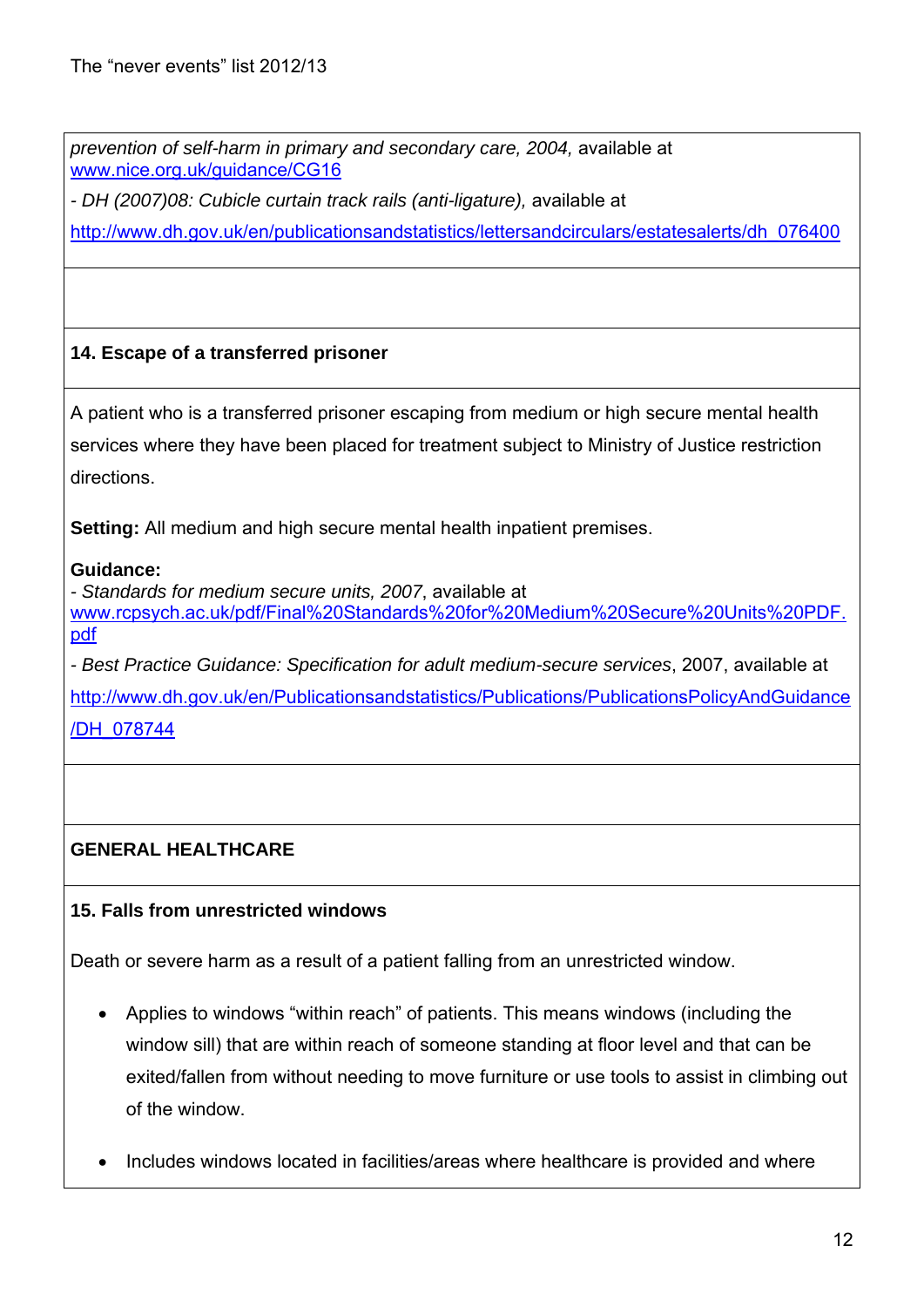patients can and do access.

 Includes where patients deliberately or accidentally fall from a window where a restrictor has been fitted but previously damaged or disabled, but does not include events where a patient deliberately disables a restrictor or breaks the window immediately before the fall.

**Setting:** All healthcare premises.

#### **Guidance:**

*- Health Technical Memorandum (HTM) 55: Windows*, available via http://www.spaceforhealth.nhs.uk/England/space-health

*- DH(2007)09 – Window restrictors,* 2007, available at

http://www.dh.gov.uk/prod\_consum\_dh/groups/dh\_digitalassets/@dh/@en/documents/digitalas

set/dh\_080164.pdf

# **16. Entrapment in bedrails**

Death or severe harm as a result of entrapment of an adult in bedrails that do not comply with Medicines and Healthcare products Regulatory Agency (MHRA) dimensional guidance.

**Setting:** All adult inpatient care premises.

#### **Guidance:**

*- Safer practice notice – Using bedrails safely and effectively,* 2007, available at http://www.nrls.npsa.nhs.uk/resources/?EntryId45=59815 *- DB 2006(06) Safe use of bed rails,* 2006, available at http://www.mhra.gov.uk/home/idcplg?IdcService=GET\_FILE&dDocName=CON2025397&Revi sionSelectionMethod=LatestReleased

*- Local Authority Circular - Bed Rail Risk Management,* 2003, available at

http://www.hse.gov.uk/lau/lacs/79-8.htm

# **17. Transfusion of ABO-incompatible blood components**

Death or severe harm as a result of the inadvertent transfusion of ABO-incompatible blood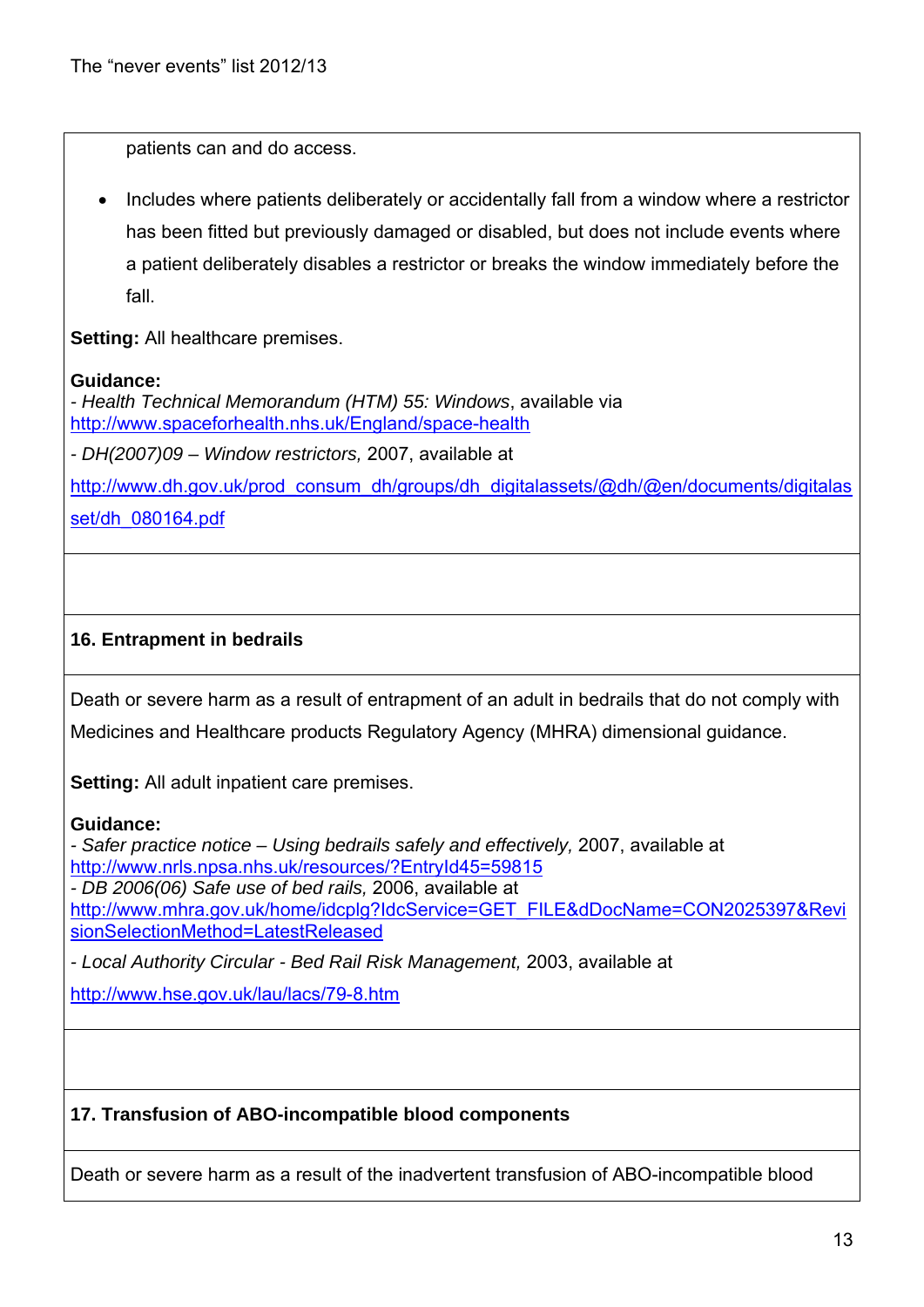components.

 Excludes where ABO-incompatible blood components are deliberately transfused with appropriate management.

**Setting:** All healthcare premises.

#### **Guidance:**

*- Safer Practice Notice – Right Patient, Right Blood*, 2006, available at http://www.nrls.npsa.nhs.uk/resources/?entryid45=59805

*- SHOT Lessons for clinical staff,* 2007, available at http://www.shotuk.org/wpcontent/uploads/2010/03/SHOT-lessons-for-clinical-staff-website.pdf

*- SHOT Lessons for Clinical Staff* 2009, available at http://www.shotuk.org/wp-

content/uploads/2010/12/Lessons-for-Clinical-Staff-Dec-2010.pdf

# **18. Transplantation of ABO incompatible organs as a result of error**

Death or severe harm arising from inadvertent ABO mismatched solid organ transplantation

- Excluded are scenarios in which clinically appropriate ABO incompatible solid organs are transplanted deliberately.
- In this context, 'incompatible' antibodies must be clinically significant. If the recipient has donor-specific anti-ABO antibodies and is therefore likely to have an immune reaction to a specific ABO incompatible organ, then it would be a "never event" to transplant that organ inadvertently and without appropriate management.

**Setting:** All healthcare premises.

#### **Guidance:**

*- BSHI and BTS Guidelines for the Detection and Characterisation of Clinically Relevant Antibodies in Allotransplantation,* 2010, available at http://bts.demo.eibs.co.uk/transplantation/standards-and-guidelines/ - *Antibody incompatible transplant guidelines*, 2006, available at http://bts.demo.eibs.co.uk/transplantation/standards-and-guidelines/ Patient Safety Alert – WHO Surgical Safety Checklist, 2009, available at

http://www.nrls.npsa.nhs.uk/resources/clinical-specialty/surgery/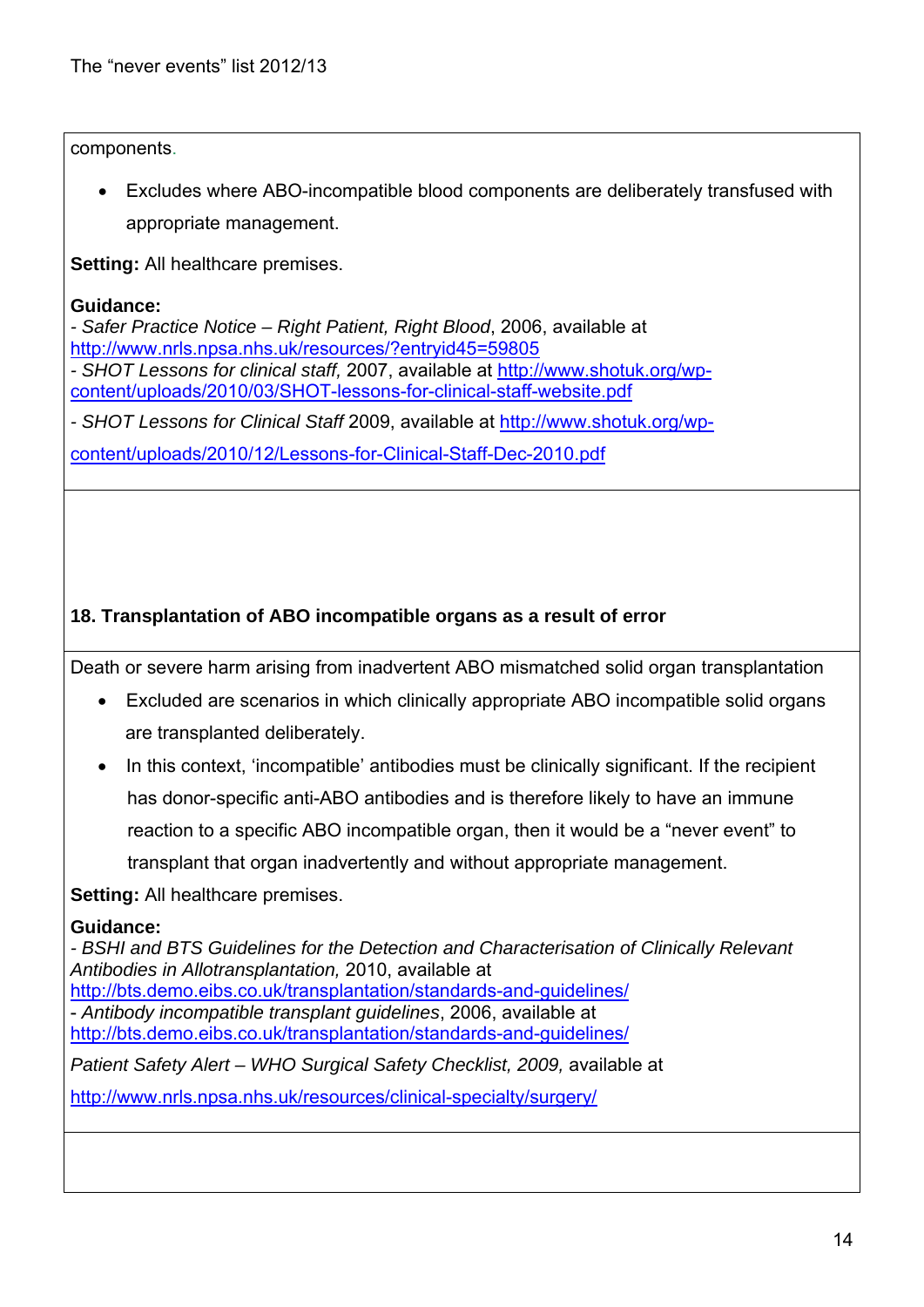#### **19. Misplaced naso- or oro-gastric tubes**

Death or severe harm as a result of a naso- or oro-gastric tube being misplaced in the respiratory tract.

**Setting:** All healthcare premises.

#### **Guidance:**

- Patient safety alert – Reducing harm caused by misplaced nasogastric feeding tubes, 2005, available at http://www.nrls.npsa.nhs.uk/resources/?entryid45=59794

*- Patient safety alert – Reducing harm caused by misplaced naso and orogastric feeding tubes* 

*in babies under the care of neonatal units*, 2005, available at

http://www.nrls.npsa.nhs.uk/resources/?entryid45=59798&q=0%c2%acnasogastric%c2%ac

#### **20. Wrong gas administered**

Death or severe harm as a result of the administration of the wrong gas, or failure to administer any gas, through a line designated for Medical Gas Pipeline Systems (MGPS) or through a line connected directly to a portable gas cylinder.

**Setting:** All healthcare premises.

#### **Guidance:**

*- Health Technical Memorandum 02-01 parts A & B*, 2006, available at https://publications.spaceforhealth.nhs.uk/?option=com\_documents&task=new\_pubs&Itemid=1 &region=England *- Rapid Response Report - Oxygen Safety in Hospitals*, 2009, available at http://www.nrls.npsa.nhs.uk/resources/type/alerts/?entryid45=62811 *- NHSE SN (2003) 02: Medical liquid oxygen supply systems,* 2003*,* available at http://www.dh.gov.uk/prod\_consum\_dh/groups/dh\_digitalassets/@dh/@en/documents/digitalas set/dh\_4121320.pdf *- NHSE SN (2003) 01: Oxygen cylinder manifolds used to supply oxygen for patient use,* 2003, available at http://www.dh.gov.uk/prod\_consum\_dh/groups/dh\_digitalassets/@dh/@en/documents/digitalas set/dh\_4121317.pdf *- DH (2008) 06 - Medical air plant,* 2008, available at http://www.dh.gov.uk/prod\_consum\_dh/groups/dh\_digitalassets/@dh/@en/documents/digitalas set/dh\_087060.pdf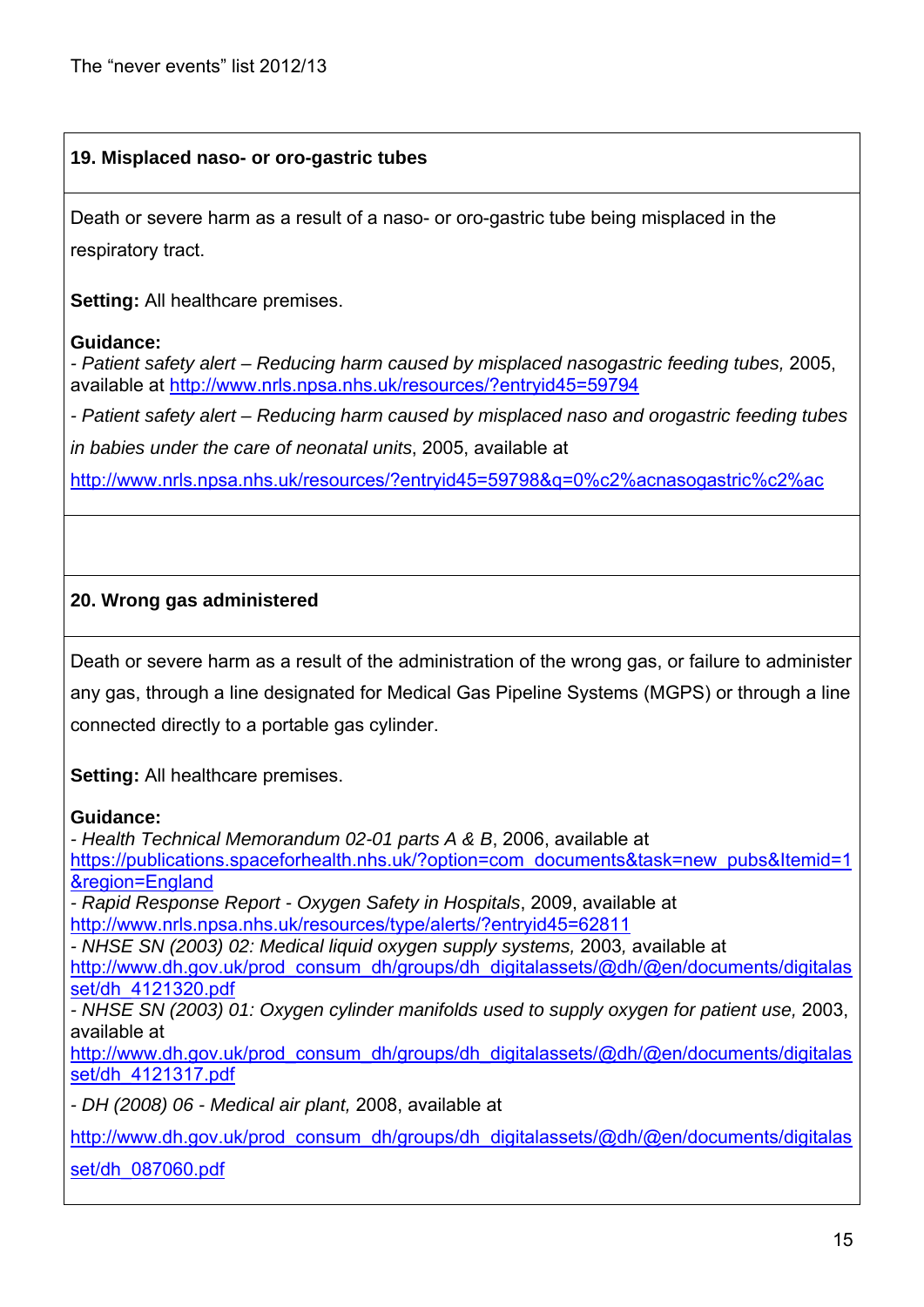## **21. Failure to monitor and respond to oxygen saturation**

Death or severe harm as a result of failure to monitor or respond to oxygen saturation levels in a patient undergoing general or regional anaesthesia, or conscious sedation for a healthcare procedure (e.g. endoscopy).

- Includes failure to physically have monitoring in place, and failure to act on relevant information from monitoring oxygen saturation.
- Excludes where action is taken in response to recorded adverse oxygen saturation levels, but this fails to prevent death or severe harm for other reasons (e.g. pre-existing problems with oxygenation that cannot be resolved).
- Excludes incidents where the accepted limitations of monitoring equipment mean that adverse readings may be artefactual (e.g. shock/vasoconstriction).

**Setting:** All healthcare premises.

#### **Guidance:**

*- Recommendations for the Standards of Monitoring During Anaesthesia and Recovery (4),*  2007, available at

http://www.aagbi.org/publications/guidelines/docs/standardsofmonitoring07.pdf

- *Royal College of Anaesthetists, Guidance on the provision of anaesthetic care in the nontheatre environment*, revised 2010, available at

http://www.rcoa.ac.uk/docs/GPAS-ANTE.pdf

-*British Society of Gastroenterology, Guidelines on safety and sedation during endoscopic procedures*, 2003, available at http://www.bsg.org.uk/clinical-guidelines/endoscopy/guidelineson-safety-and-sedation-during-endoscopic-procedures.html

- *Academy of Royal Medical Colleges, Implementing and ensuring safe sedation practice for healthcare procedures in adults*. *Report of an intercollegiate working party chaired by the Royal College of Anaesthetists,* 2001, available at

http://www.rcoa.ac.uk/docs/safesedationpractice.pdf

#### **22. Air embolism**

Death or severe harm as a result of intravascular air embolism introduced during intravascular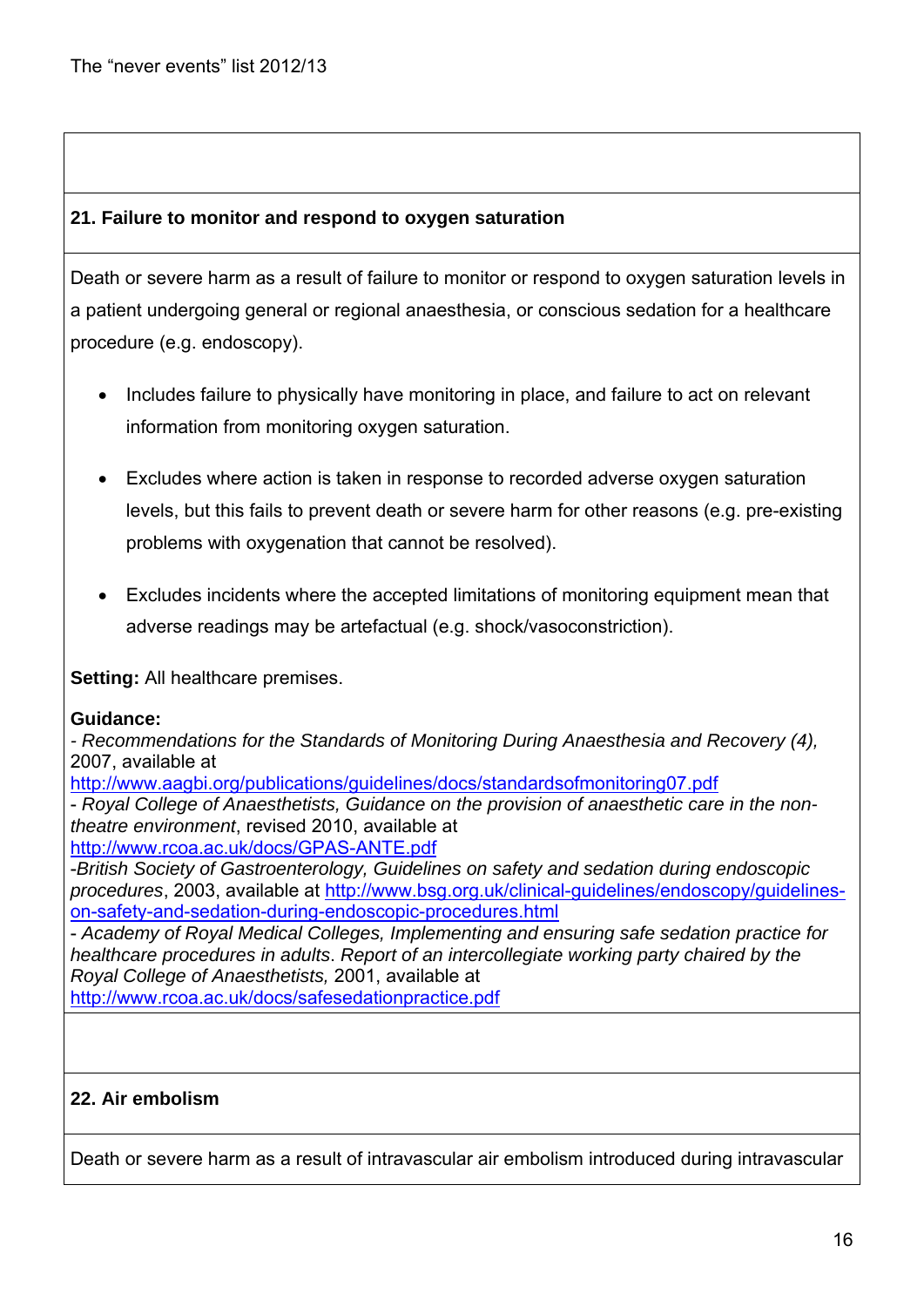infusion/bolus administration or through a haemodialysis circuit.

- Excludes the introduction of air emboli through other routes. This therefore excludes introduction via surgical intervention (particularly Ear, Nose and Throat surgery and neurosurgery), during foam scleropathy and during the insertion of a central venous catheter.
- Introduction of an air embolism after the insertion of a central venous catheter, through the line, and during its removal, is included.
- Excludes where the introduction of the air embolism was caused by the actions of the patient.

**Settings:** All healthcare premises.

## **Guidance:**

- *Section 9.8 - Air Embolism, RCN; Standards for Infusion Therapy,* 2010, available at http://www.rcn.org.uk/\_\_data/assets/pdf\_file/0005/78593/002179.pdf

Avoidance of air embolism is part of basic training of clinicians, hence a lack of additional alerts to date. However, this is to be the subject of a forthcoming evidence based guideline from the Society of Acute Medicine. More information and basic instruction is available from the following medical texts;

*- pp 366-372, Lippincott's Nursing Procedures, Lippincott, Williams and Wilkins* 

*- pp254-256, Clinical Dialysis, Nissenson AR and Fine RN*

# **23. Misidentification of patients**

Death or severe harm as a result of administration of the wrong treatment following inpatient misidentification due to a failure to use standard wristband (or identity band) identification processes.

Failure to use standard wristband identification processes means;

- Failure to use patient wristbands that meet the NPSA's design requirements.
- Failure to include the four core patient identifiers on wristbands last name, first name, date of birth and NHS number.
- Failure to follow clear and consistent processes for producing, applying and checking patient wristbands.
- Printing several labels with patient details at one time.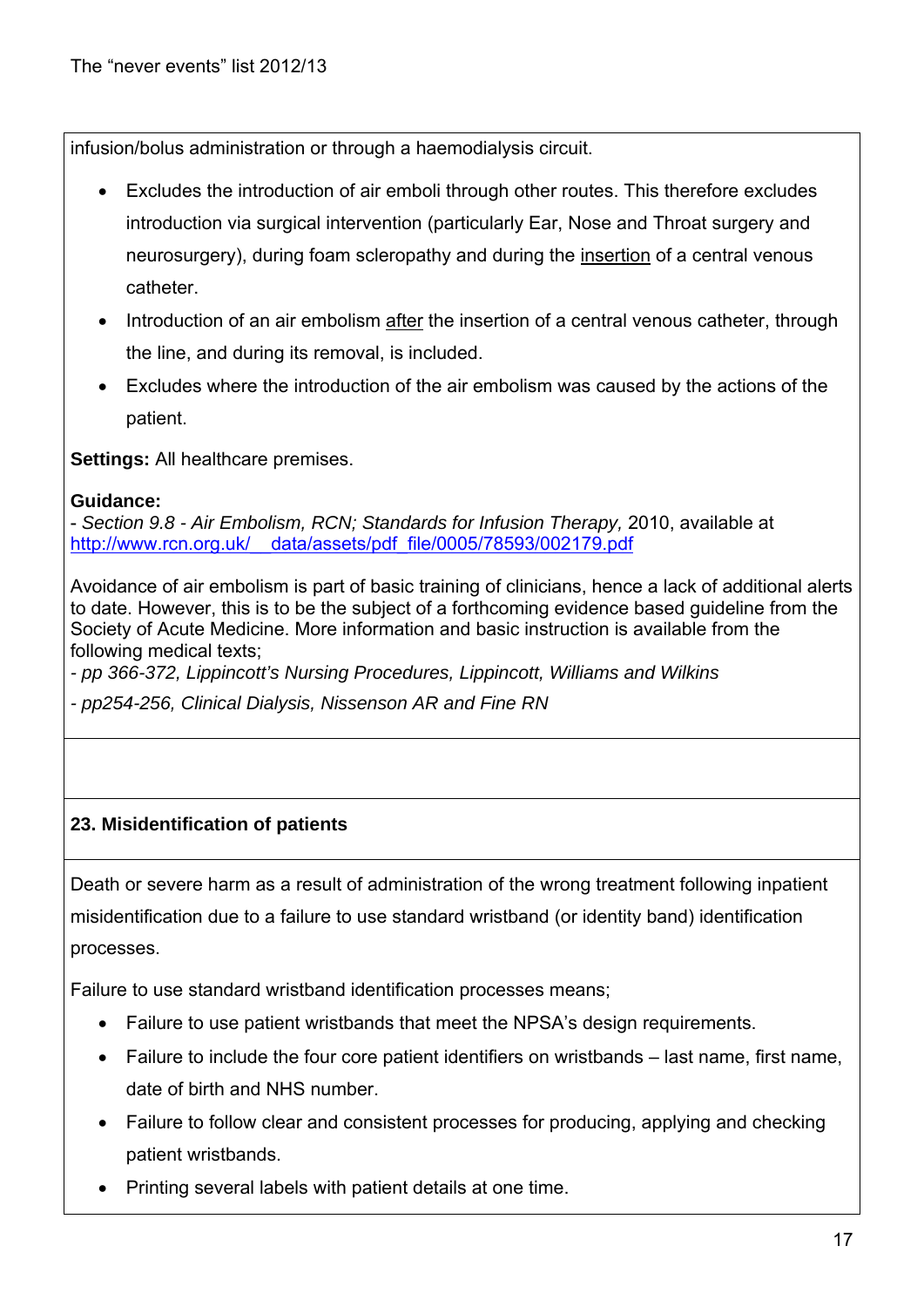This definition excludes those units where wristbands are deliberately not used, primarily some mental health inpatient units (this requires local agreement). It also excludes instances where the patient refuses to wear a wristband despite a clear explanation of the risks of not doing so, or where it has been documented that the patient cannot wear a wristband due to their clinical condition or treatment, or in emergency care environments where high patient turnover, insufficient patient identity information, or the need for rapid treatment can delay wristband use.

**Setting**: All healthcare premises.

#### **Guidance:**

- *Patient Identifiers for Identity Bands: Information standard; Information Standards Board for Health and Social Care -* DSCN 04/2009, March 2009, available at http://www.isb.nhs.uk/library/standard/175

- Safer Practice Notice – Standardising Wristbands improves patient safety, 2007, available at http://www.nrls.npsa.nhs.uk/resources/?entryid45=59824

 - *Safer practice notice – Safer Patient Identification,* 2005, available at http://www.nrls.npsa.nhs.uk/resources/patient-safety-topics/patient-admission-transferdischarge/?entryid45=59799

# **24. Severe scalding of patients**

Death or severe harm as a result of a patient being scalded by water used for washing/bathing

 Excludes scalds from water being used for purposes other than washing/bathing (eg from kettles).

**Settings:** All healthcare premises.

#### **Guidance:**

*- Health Technical Memorandum 04-01 - The control of* Legionella*, hygiene, "safe" hot water, cold water and drinking water systems*, 2006, available at https://publications.spaceforhealth.nhs.uk/index.php?option=com\_documents&task=list\_search &Itemid=1

*- Hospital Technical Memorandum HTM64 (Sanitary assemblies),* 2006, available at *https://publications.spaceforhealth.nhs.uk/stream.php?id=01o8Zon8oG1934Vsq69481n2q0o04 047os04*

*- NHS Model Engineering Specification D08 (Thermostatic Mixing Valves – healthcare*